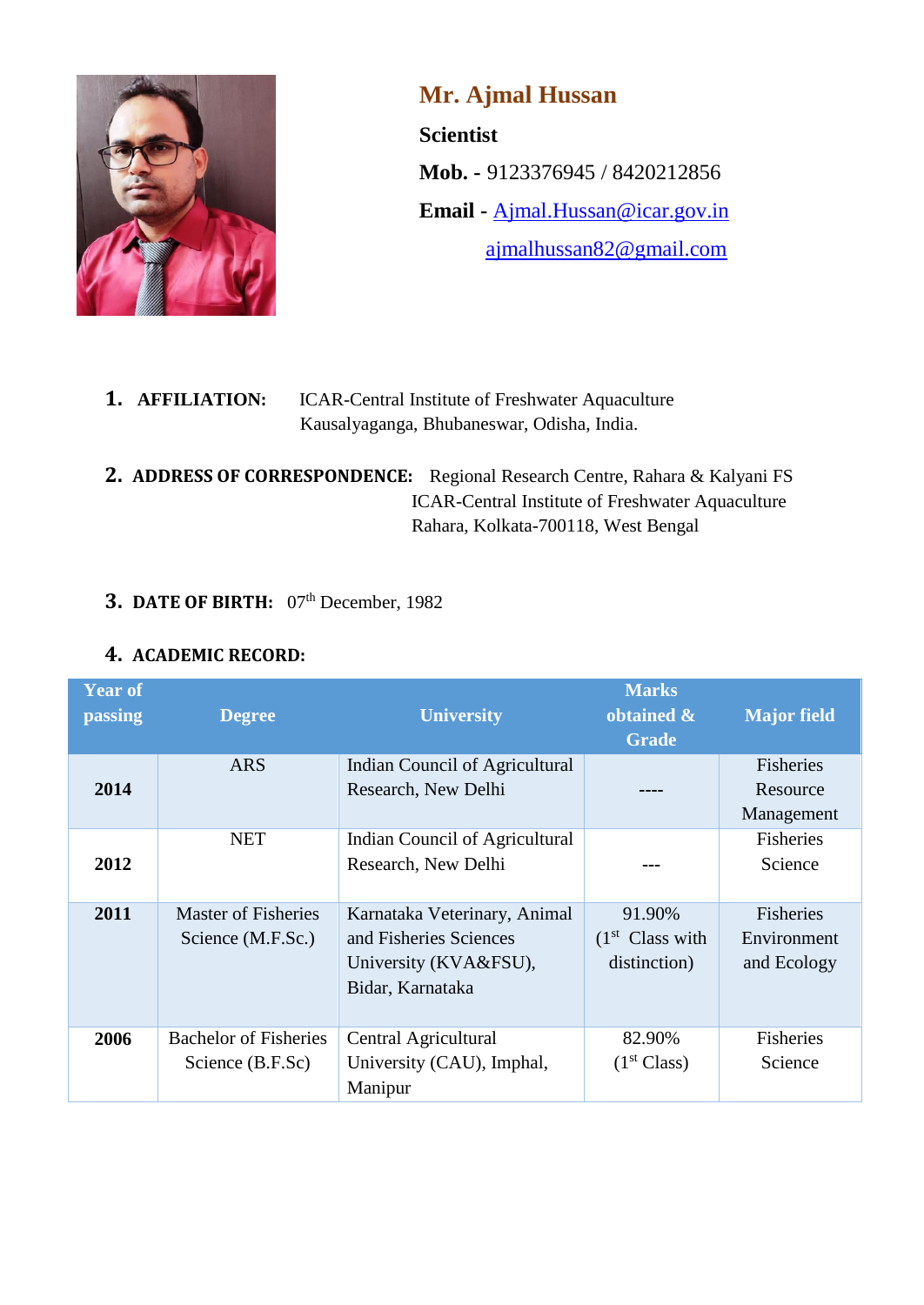## **5. EMPLOYMENT RECORD/EXPERIENCE:**

| Designation                          | Institution                                              | Period                       | Nature of work                                                                                                                                                                                                                                                                                                               |
|--------------------------------------|----------------------------------------------------------|------------------------------|------------------------------------------------------------------------------------------------------------------------------------------------------------------------------------------------------------------------------------------------------------------------------------------------------------------------------|
| <b>Scientist (ARS)</b>               | Regional centre of<br>ICAR-CIFA, Kolkata,<br>West Bengal | $31.08.2015 -$<br>Till date  | Research, Teaching & Extension in<br>small indigenous carps/catfish (like<br>Ompok bimaculatus, Mystus sp., Labeo<br>calbasu, Labeo bata etc.) breeding and<br>culture. Invasive fish biology and their<br>management. Climate change<br>and<br>aquaculture. Aquaculture in North<br>Eastern states and remote tribal areas. |
| <b>Scientist (ARS)</b>               | ICAR-CIFA,<br>Bhubaneswar &<br>ICAR-CIFE, Mumbai         | $01.04.2015 -$<br>30.08.2015 | <b>ARS</b> Training                                                                                                                                                                                                                                                                                                          |
| <b>Scientist (ARS)</b>               | ICAR-NAARM,<br>Hyderabad                                 | $01.01.2015 -$<br>31.03.2015 | <b>ARS</b> Training                                                                                                                                                                                                                                                                                                          |
| <b>Fishery Officer</b><br>(Gazetted) | Department of<br>Fisheries,<br>Government of<br>Tripura  | $22.04.2008 -$<br>26.12.2014 | Training and demonstration on scientific<br>fish culture techniques, aquaculture<br>fish breeding hatchery<br>farm<br>&<br>management and administrative works.                                                                                                                                                              |

## **6. SPECIAL ASSIGNMENT:**

## *(A)International Assignment:*

- **i) Consultancy service for World Bank project:**
- *As a Consultant (Fishery Expert) successfully completed the World Bank funded Consultancy Project "Revival of FISHFED, status of Co-operatives & Marketing" in Assam.* Study team for the Consultancy Service included four scientist of ICAR-CIFA as Consultant having expertise in different fields.
- The aim of the consultancy was to prepare a comprehensive and implementable revival plan for government-owned Assam Cooperative Fish Marketing and Processing Federation Limited (FISHFED) to transform it into a self-supporting business organization in the long run. Work has been completed successfully and final report submitted with comprehensive revival plan to restore the FISHFED as a central organisation in supporting large number of PFCS and fishermen and fish farmers of the state of Assam.

## *(B)National Assignment:*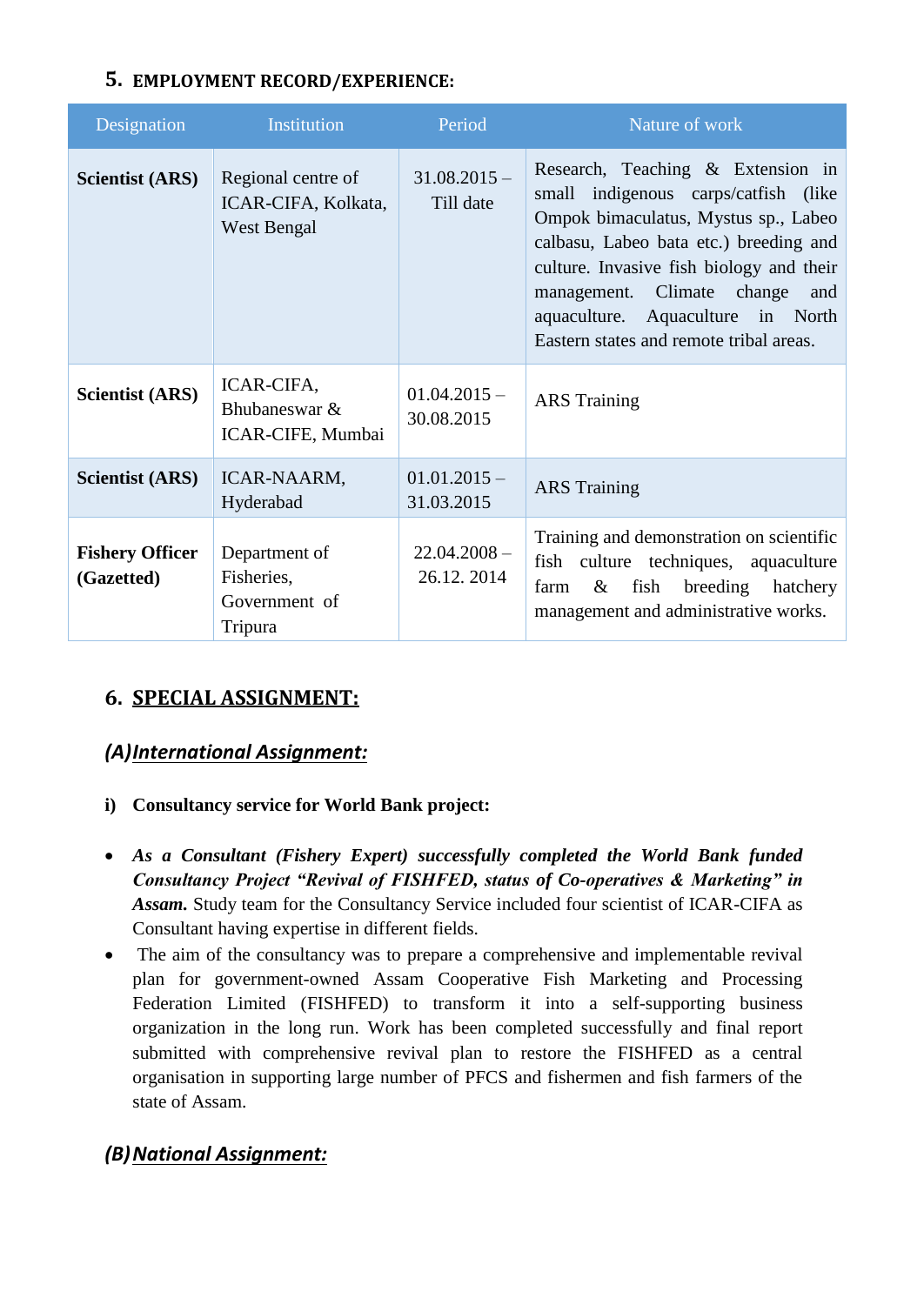- **i) State Coordinator/ NEH states working committee member** to coordinate the research and demonstration activities to be undertaken under NEH program of ICAR-CIFA:
	- (a) *Mizoram State Coordinator* (from  $21<sup>st</sup>$  April 2017 to  $17<sup>th</sup>$  May, 2018)
	- (b) *Mizoram Working Committee Member* (from 18<sup>th</sup> May 2018 to 21<sup>st</sup> June, 2019)
	- (c) *Manipur Working Committee Member* (from 25th November 2019 to Till date)
	- (d) *Tripura State Coordinator* (from 22nd June, 2019 to Till date)

# **7. RESEARCH HIGHLIGHTS:**

### *A) Research projects:*

#### *Project Completed:*

| SI.<br>N <sub>0</sub> | <b>Funding</b><br>agency<br>/source | <b>Project Title</b>                                                                                                                                                                                                                  | <b>Involvement</b>                      | <b>Duration</b>              |
|-----------------------|-------------------------------------|---------------------------------------------------------------------------------------------------------------------------------------------------------------------------------------------------------------------------------------|-----------------------------------------|------------------------------|
|                       | <b>Externally funded</b>            |                                                                                                                                                                                                                                       |                                         |                              |
| 1.                    | <b>NICRA</b>                        | Adaptation and mitigation strategies in<br>fisheries and aquaculture to climate<br>change with special reference to<br>freshwater aquaculture                                                                                         | Co-Project<br>investigator<br>$(Co-PI)$ | April, 2017 -<br>March, 2020 |
| 2.                    | <b>AICRP</b>                        | Development of user friendly portable<br>pabda hatchery with tubifex culture &<br>rainwater harvesting facilities.                                                                                                                    | Project<br>investigator<br>(PI)         | April, 2017 -<br>March, 2020 |
|                       | <b>Institute based</b>              |                                                                                                                                                                                                                                       |                                         |                              |
| 1.                    | <b>ICAR (CIFA)</b>                  | Studies on technical and economic<br>feasibility of integrated crop-livestock-fish<br>farming systems involving Mystus gulio,<br>Eutropiichthys vacha Cirrhinus reba,<br>Puntius sarana and Oreochromis nilotica<br>along with carps. | $Co-PI$                                 | April, 2015-<br>March, 2018  |
| 2.                    | <b>ICAR (CIFA)</b>                  | Evaluation on increasing production of<br>safe fish with feed in sustainable<br>wastewater aquaculture.                                                                                                                               | $Co-PI$                                 | April, 2015-<br>March, 2018  |
| 3.                    | <b>ICAR (CIFA)</b>                  | G/E interaction evaluation for growth rate<br>of Jayanti rohu in different parts of India.                                                                                                                                            | $Co-PI$                                 | April, 2017 -<br>March, 2020 |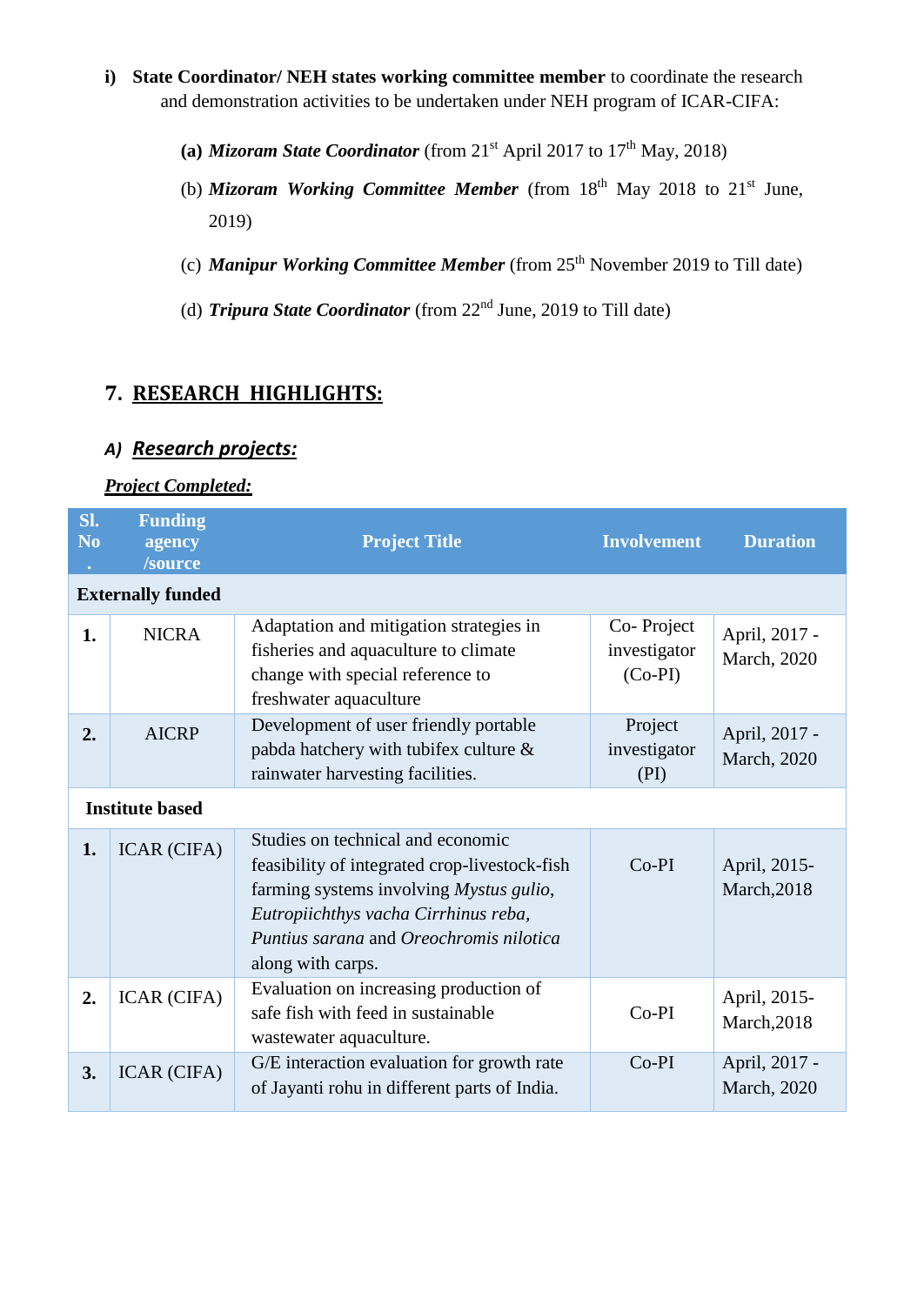#### **Projects ongoing:**

| SI.<br>No.             | <b>Funding</b><br>agency/source | <b>Project Title</b>                                                                                                                                                    | <b>Involvement</b> | <b>Duration</b>                     |
|------------------------|---------------------------------|-------------------------------------------------------------------------------------------------------------------------------------------------------------------------|--------------------|-------------------------------------|
|                        | <b>Externally funded</b>        |                                                                                                                                                                         |                    |                                     |
| 1.                     | <b>DST-SERB</b>                 | Ecological assessment of exotic sailfin<br>catfish on the Indian Freshwater systems<br>and developing a species specific tool to<br>measure their detection in the wild | $Co-PI$            | April, 2019-<br>March, 2022         |
| 2.                     | <b>AICRP</b>                    | Development of economically viable and<br>farmer friendly aquaponic systems for<br>fish and plant biomass production                                                    | $Co-PI$            | April, $2020 -$<br>March, 2023      |
| <b>Institute based</b> |                                 |                                                                                                                                                                         |                    |                                     |
| 1.                     | <b>ICAR (CIFA)</b>              | Efficient use of critical inputs towards<br>sustainable aquaculture in the Moyna of<br>Purba Midnapur, West Bengal through<br>cluster approach.                         | $Co-PI$            | April, 2018-<br><b>March</b> , 2021 |
| 2.                     | ICAR (CIFA)                     | Growth performance of Hilsa, Tenualosa<br>ilisha in captivity.                                                                                                          | $Co-PI$            | April, 2018-<br>March, 2021         |

#### **B***) Major research Achievements:*

- $\checkmark$  Designed and developed a portable FRP hatchery for breeding and seed production of *Ompok bimaculatus* (Pabda).
- $\checkmark$  Developed captive breeding, seed rearing and grow-out culture techniques of a euryhaline catfish, *Mystus gulio* in freshwater.
- $\checkmark$  Evaluated threats and studied the impact of invasive alien armoured sailfin catfish *Pterygoplichthys* spp. on aquaculture and ecosystem of East Kolkata Wetlands.
- $\checkmark$  Analyzed the breeding performance of Indian Major Carps in relation to temperature in different states.
- $\checkmark$  Developed integrated fish culture models involving high value agri-horticulture crops and livestock.
- Developed breeding and seed rearing protocol of *Ompok bimaculatus* using FRP made hatchery.
- Developed grow-out culture method of *Ompok bimaculatus* at reduced water depth to conserve water.
- First case of Lordosis in *Pterygoplichthys* spp. and first case of dropsy in *Ompok bimaculatus* were reported.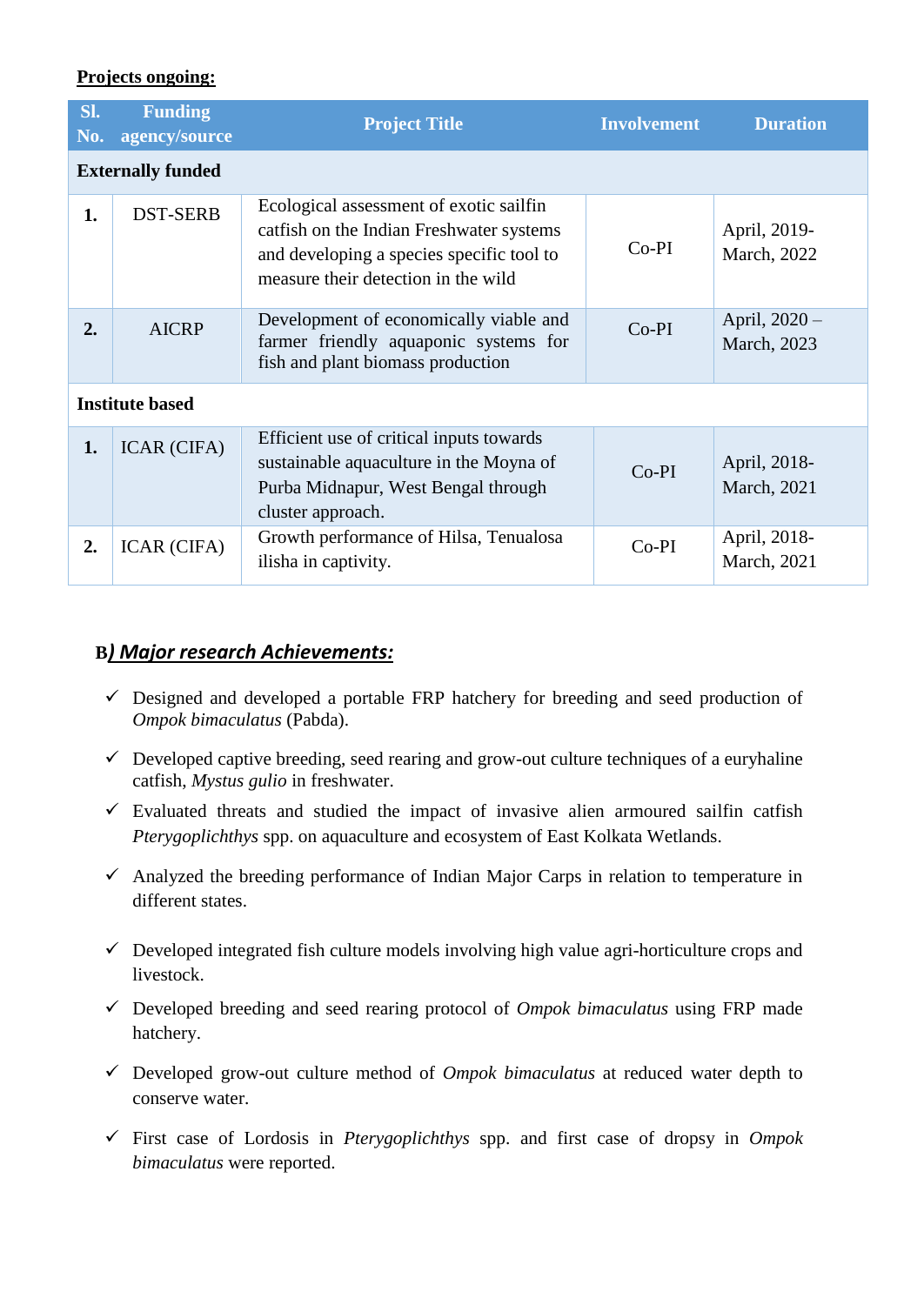# **8. LIST OF PUBLICATIONS:**

т

| Research<br>papers | * Hussan, A., Mohapatra, B.C., Das, A., Chakrabarti, P.P., Majhi, D., Panda,<br>S.K., Adhikari, S. and Pillai, B.R. (2020). Induced Breeding of Butter Catfish<br>Ompok bimaculatus Using Developed Portable FRP Pabda Hatchery for Seed<br>Production. Int. J. Curr. Microbiol. App. Sci., 9(06): 1835-1844. doi:<br>https://doi.org/10.20546/ijcmas.2020.906.228  |
|--------------------|---------------------------------------------------------------------------------------------------------------------------------------------------------------------------------------------------------------------------------------------------------------------------------------------------------------------------------------------------------------------|
|                    | * Hussan, A., Sundaray, J.K., Mandal, R.N., Hoque, F., Das, A., Chakrabarti,<br>P.P. and Adhikari, S. (2019). Invasion of non-indigenous suckermouth<br>armoured catfish of the genus Pterygoplichthys (Loricariidae) in the East<br>Kolkata Wetlands: Stakeholder's perception. Indian Journal of Fisheries, 66(2):<br>29-42. DOI: 10.21077/ijf.2019.66.2.86267-05 |
|                    | * Hussan, A., Choudhury, T.G., Ahmed, I., Gita, S., Das, A., Udit, U.K.,<br>Chakrabarti, P.P. and Mandal, R.N. (2016). Effect of Mercury and Cadmium on<br>the Oxygen Consumption and Gill Histology of Catla catla (Ham. 1822). Proc.<br>Natl. Acad. Sci., India, Sect. B Biol. Sci., DOI 10.1007/s40011-016-0806-z                                                |
|                    | * Hussan, A., Choudhury, T.G., Prakash, C., Tripathi, G., Jayasankar, P.,<br>Chadha, N.K., Sundaray, J.K. and Dhamotharan, K. (2016). Feasibility of using<br>Diluted and Chemically Treated Wastewater for Fish Culture. Fishery<br>Technology, 53: 96-104.                                                                                                        |
|                    | * Hoque, F., Adhikari, S., Hussan, A., Mahanty, D., Pal, K. and Pillai, B.R.<br>(2020). Effect of water salinity levels on growth performance and survival of<br>Catla catla, genetically improved Labeo rohita (Jayanti rohu) and Cirrhinus<br>mrigala. International journal of Oceanpgraphy & Aquaculture, 4(2): 000190.                                         |
|                    | Ghosh, A., Mohapatra, B.C., Chakrabarti, P.P., <b>Hussan, A</b> . and Das, A. (2019).<br>❖<br>Induced breeding of Catla catla carried out at low temperature in FRP carp<br>hatchery of Arunachal Pradesh, India. J. Environ. Biol., 40: 328-334. DOI:<br>http://doi.org/10.22438/jeb/40/3/MRN-768                                                                  |
|                    | Kumar, B., Kumar, S., Biswal, A., Dey, A., Thakuria, J., <b>Hussan, A.</b> , Baruah,<br>❖<br>A., Udit, U. K., Meher, P. K. and Singh, D.K. (2018). Present Status,<br>Abundance and Threats of Fish Diversity on Ramsar Site (East Kolkata<br>Wetlands) of West Bengal, India. Int. J. Curr. Microbial. Appl. Sci., 7(7): 4000-<br>4007.                            |
|                    | Udit, U.K., Nandi, S., Meher, P. K., Hussan, A., Das, R., Sundaray, J.K. and<br>❖<br>Jayasankar, P. (2017). DNA barcoding of Puntius sarana (hamilton, 1822):<br>species validation and phylogenetic assessment. J. Exp. Zool. India, 20(1): 273-<br>279.                                                                                                           |
|                    |                                                                                                                                                                                                                                                                                                                                                                     |